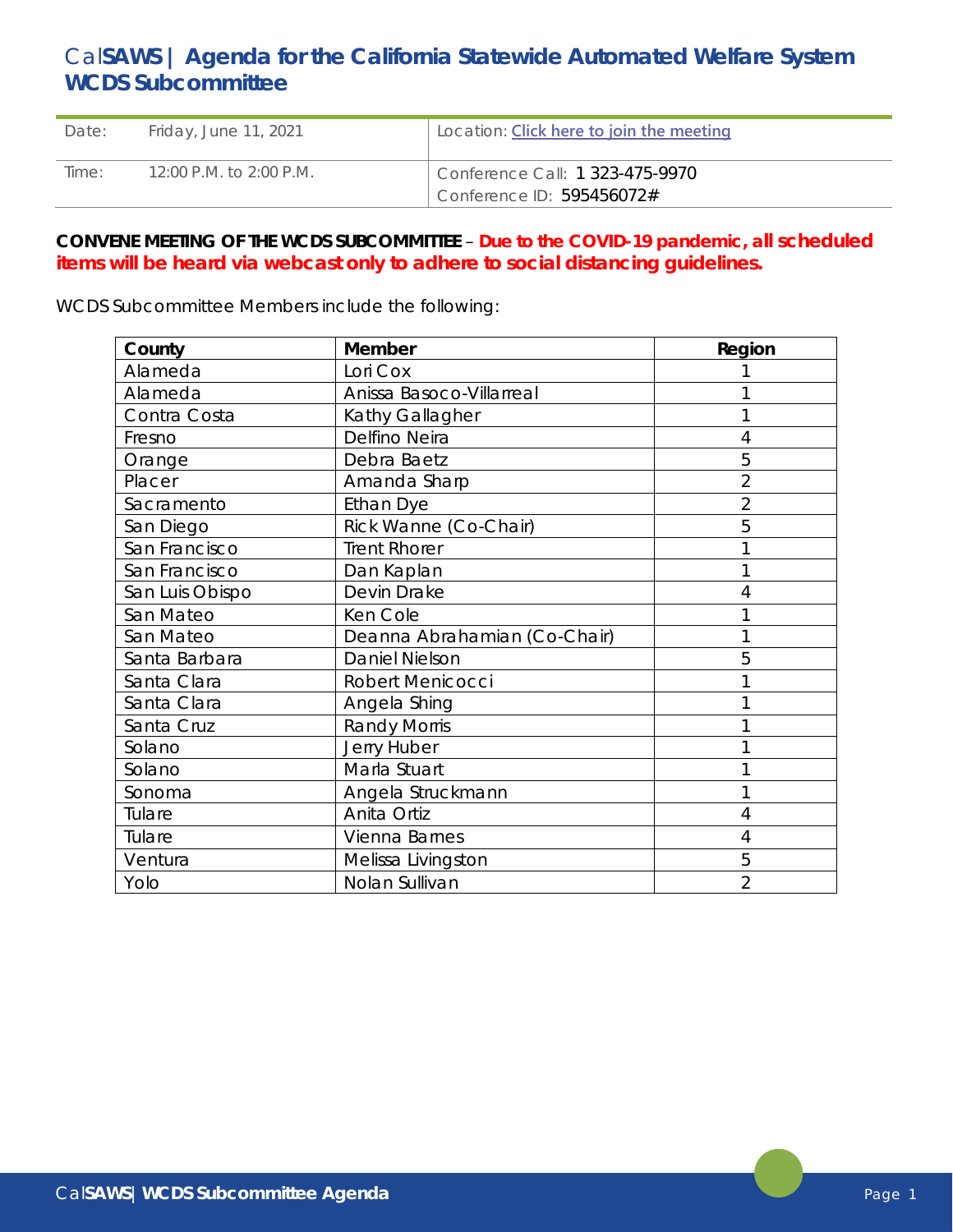### PUBLIC SESSION

## **12:00 P.M. – Convene Meeting of the WCDS Subcommittee**

| <b>Topic</b>               |                                                                                                                                                                                                                            | Lead                                                                                  | <b>Est Time</b>  |
|----------------------------|----------------------------------------------------------------------------------------------------------------------------------------------------------------------------------------------------------------------------|---------------------------------------------------------------------------------------|------------------|
|                            | 1. Call Meeting to Order                                                                                                                                                                                                   | Deanna Abrahamian                                                                     | 1 min            |
| 2.                         | Roll Call and Confirmation of Quorum                                                                                                                                                                                       | Deanna Abrahamian                                                                     | 3 min            |
| 3.                         | <b>Public Comment</b>                                                                                                                                                                                                      | Deanna Abrahamian                                                                     | 1 min            |
|                            | Public opportunity to speak on any Item NOT<br>on the Agenda. Public comments are limited<br>to no more than three minutes per speaker,<br>except that a speaker using a translator shall<br>be allowed up to six minutes. |                                                                                       |                  |
|                            | Note: The public may also speak on any Item<br>ON the Agenda by waiting until that item is<br>read, then requesting recognition from the Co-<br>Chair to speak.                                                            |                                                                                       |                  |
|                            | <b>Action Items</b>                                                                                                                                                                                                        |                                                                                       |                  |
|                            | 4. Approval of the Minutes and review of the<br>action items:<br>4.1<br>April 16, 2021 WCDS Subcommittee                                                                                                                   | Deanna Abrahamian                                                                     | 2 min            |
| 5.                         | Co-Chair Nominations for 2021/2022 Fiscal Year                                                                                                                                                                             | Deanna Abrahamian                                                                     | 5 min            |
| <b>Informational Items</b> |                                                                                                                                                                                                                            |                                                                                       |                  |
|                            | <b>WCDS Subcommittee JPA Board Members</b><br>Update                                                                                                                                                                       | Delfino Neira<br>Kathy Gallagher<br>Amanda Sharp<br>Debra Baetz<br>Melissa Livingston | 10 min           |
| 7.                         | <b>Stakeholder Updates</b><br><b>CDSS</b><br><b>DHCS</b><br><b>OSI</b><br><b>CWDA</b>                                                                                                                                      |                                                                                       | $10 \text{ min}$ |
| 8.                         | BenefitsCal/Code for America Update                                                                                                                                                                                        | John Boule                                                                            | 10 min           |